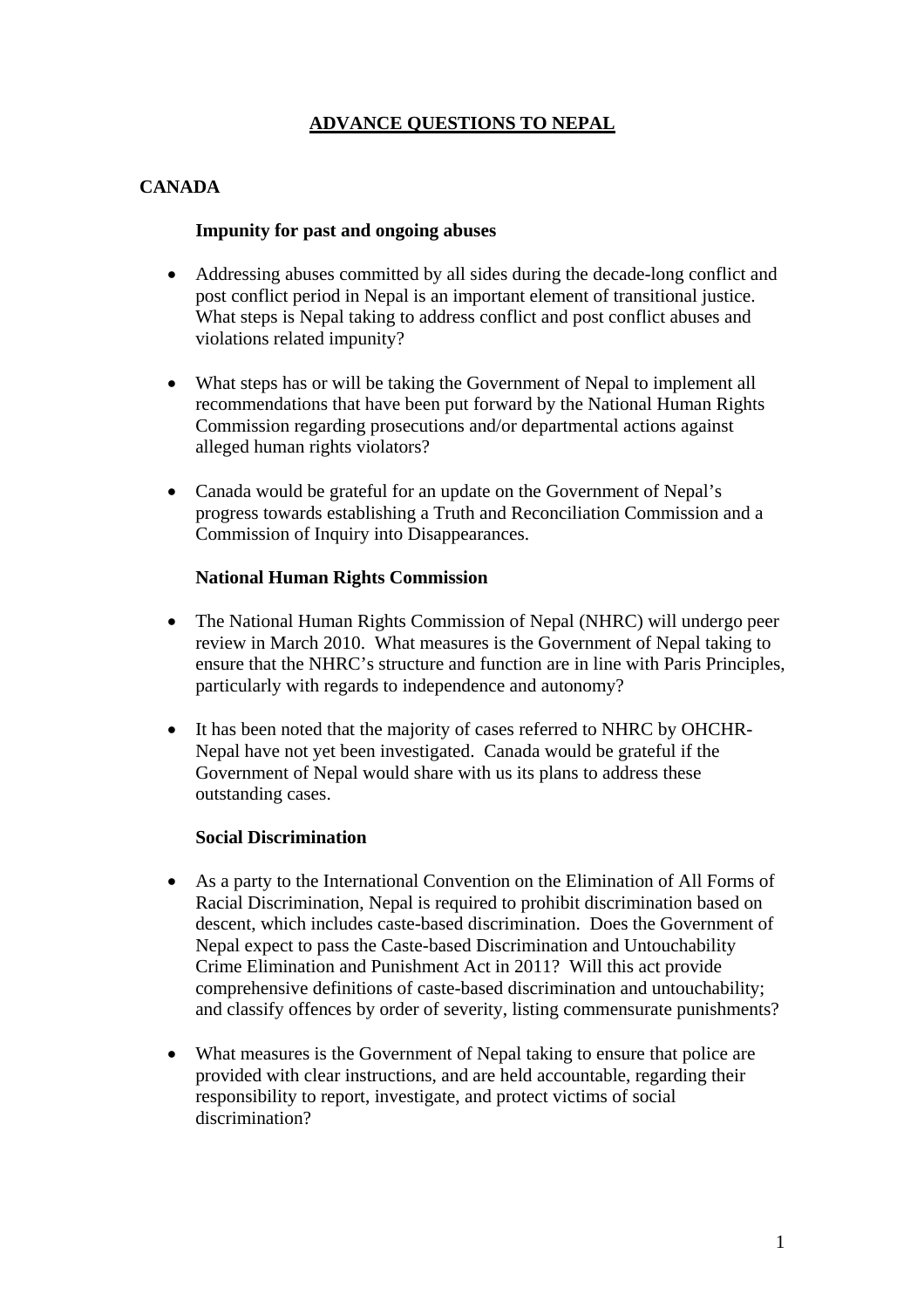• How is the Government of Nepal addressing gender-based discrimination both in law and in practice, and what steps is the government taking specifically to address human trafficking?

### **Criminalization of Torture**

• What efforts are being undertaken to execute the Supreme Court's 2007 judgement to criminalize torture in Nepal? When does the Government of Nepal expect this legislation will be finalized?

### **Children Rights and Child Labour**

- What measures is the Government of Nepal taking to prevent Employment of children in abusive and hazardous environments? Is the Government of Nepal working on legislation to prevent, register, control and monitor child labour in Nepal?
- What steps is the Government of Nepal undertaking to expedite endorsement of long awaited child policy legislation, including the Child Rights Act, Education Regulation, Child Protection Policy, and minimum standards for child care homes?

# **CZECH REPUBLIC**

- In July 2010 the OHCHR issued a report "Investigating Allegations of Extra-Judicial Killings in the Terai" containing a number of recommendations concerning measures that are to be taken to address allegations of extrajudicial killings in order to fight impunity. What steps has the Government of Nepal taken in order to implement OHCHR recommendations, *inter alia*, to fully investigate all allegations of the use of extra-judicial killings in the context of the current Special Security Plan, as well as past and future security, establish external oversight mechanisms, such as an independent police complaints commission or a special investigative unit to investigate and prosecute crimes allegedly committed by state actors; or adopt measures to support and protect witnesses as well as victims and their family members?
- While we appreciate the fact that the Government priorities include combat caste-based discrimination and legislation adopted in this regard, we would like to ask to what extend the local authorities in rural and remote areas are involved in implementation of this policy? How cases of caste-based discriminations are reported, investigated and perpetrators prosecuted? How the victims of such violence are compensated? What remedies does the law prescribe for such cases? How the public education concerning prohibition of caste-based discrimination is ensured?
- According to the OHCHR Report of February  $5<sup>th</sup>$ , 2010, journalists have faced regular threats from armed groups and political parties for filing reports about their activities, and a female radio journalist in Janakpur was murdered in January 2009. Women human rights defenders and the group of defenders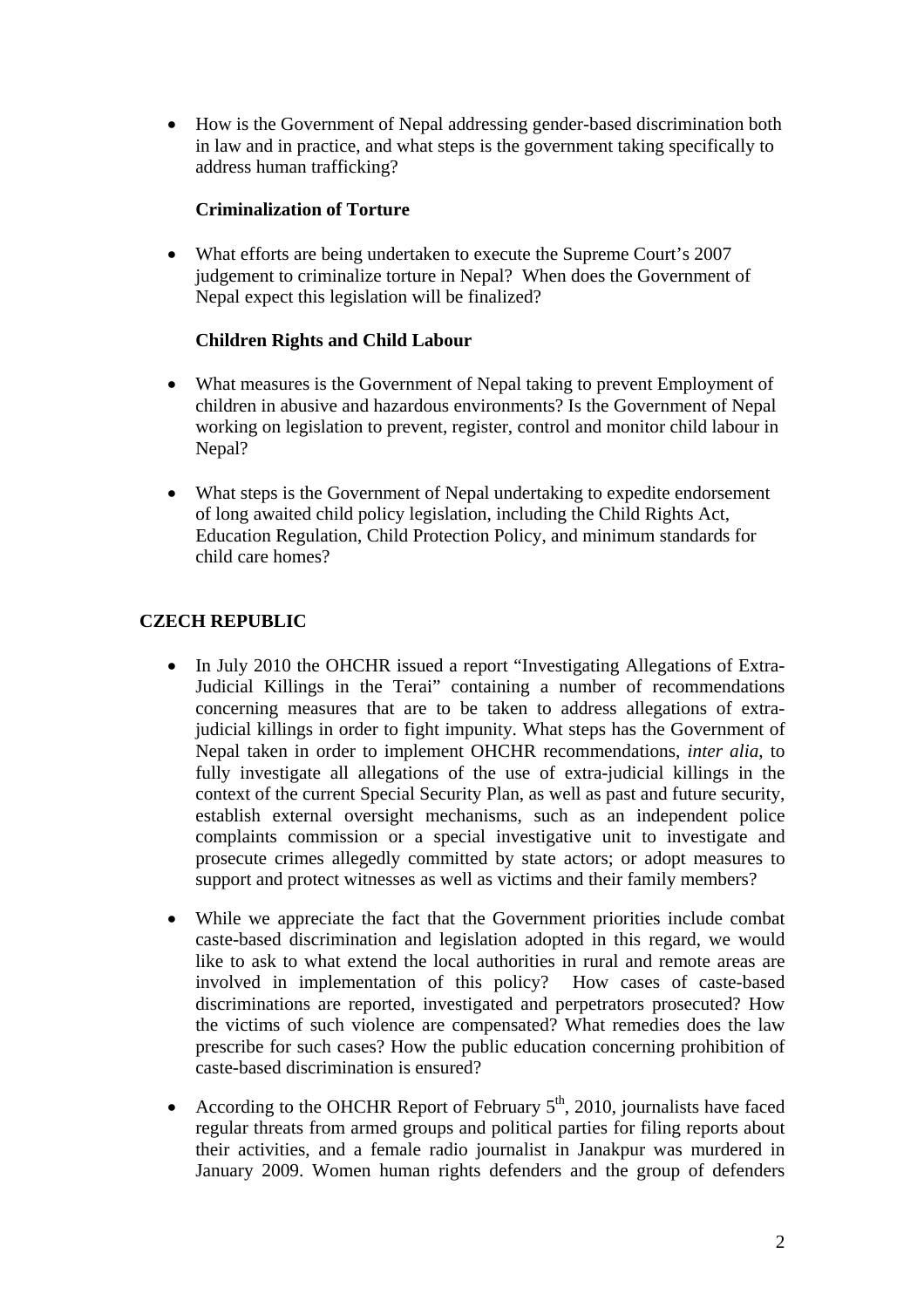representing sexual minorities are particularly at risk. Women human rights defenders face additional threats from their communities and families in relation to their work in defence of women's rights, which is often viewed as a challenge to the existing social order. At the conclusion of her visit to Nepal in March 2009 the High Commissioner stated that the Government should take concrete steps to ensure the security of human rights defenders, including journalists, who are the first line in the defence of the human rights. What steps has the Government of Nepal taken in order to protect human rights defenders and independent journalists?

• Failure to act on human rights abuses undermines respect for the rule of law. We noted the lack of progress in the setting up of the Truth and Reconciliation Commission and the Commission on the Inquiry on Disappearances. What steps is the Government of Nepal prepared to take in this field?

## **DENMARK**

- We attach great importance to ending impunity and bringing to account those on both sides in the conflict who perpetrated human rights violations. What is the timeline for establishing the Truth and Reconciliation Commission and the Disappearances Commission, and how will the government ensure independence from political interference?
- Credible investigation of alleged human rights violations of security forces is an important part of strengthening the rule of law. How will the Government of Nepal ensure that allegations of human rights violations are investigated and perpetrators brought to account?
- Nepal has made a number of commitments to criminalize torture, ratifying the Convention against torture and including it in the Interim Constitution. Nevertheless, torture remains widespread, especially in police custody. In December 2007, the Supreme Court (SC) made a judgment in which it ordered the Government of Nepal to criminalize torture. However, Nepal has yet to introduce legislation that criminalizes torture. What are the Government's plans for presenting a bill complying with international standards on the criminalization of torture, and when does Nepal intend to adhere to Optional Protocol to the Convention against Torture?
- Discrimination and exclusion based on caste, gender and ethnicity remains widespread at all levels in Nepali society. The submission of the draft Castebased Discrimination and Untouchability Crime Elimination and Punishment Act to the Legislature-Parliament provides an opportunity to improve the legislative framework and fight discriminatory practices. What is the government's plan on this bill and other related issues such as the National Dalit Rights Commission Bill?
- The National Human Rights Commission (NHRC) in Nepal will soon be subject to an international peer review, and risks a downgrading if firm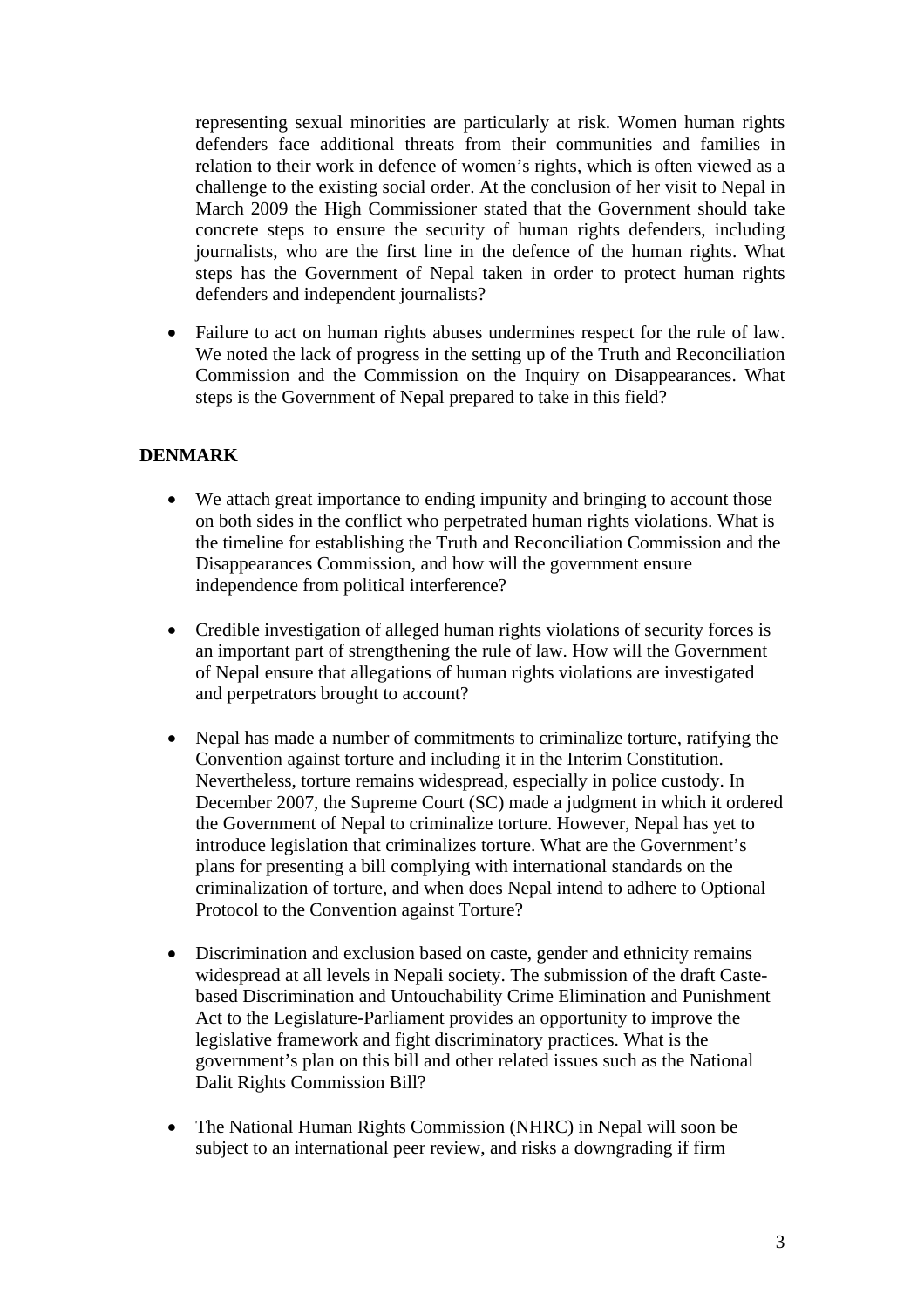measures are not taken to strengthen its position. How will the Government ensure the continued independence and autonomy of the NHRC?

• Nepal declared 2010 the year to end gender-based violence. What will Nepal do to continue the fight against the widespread violence, sexual and otherwise, and discrimination against women and children? Specifically to ensure the rights of women and children in terms of access to citizenship registration, security from violence (especially sexual), forced trafficking and ownership of land for women.

## **GERMANY**

• What is Nepal doing to guarantee as soon as possible the establishment of the Truth and Reconciliation Commission, the Disappearances Commission and the High Level Monitoring Commission as agreed upon in the Comprehensive Peace Accord 2006 and in the Interim Constitution 2007? What are the obstacles for the Government of Nepal to establish these bodies and how shall the judiciary independence be safeguarded?

## **IRELAND**

#### • **National Human Rights Commission of Nepal**

 Ireland welcomes the agreement between the Government of Nepal and the UN Office of the High Commissioner for Human Rights (OHCHR) to renew the mandate of the OHCHR's country office in Kathmandu for a further twelve months. What arrangements are in place to ensure the complete independence and effective functioning of the National Human Rights Commission of Nepal and to facilitate co-operation between the Commission and the UN Office of the High Commissioner for Human Rights?

#### • **Impunity**

 Ireland remains concerned that the perpetrators of human rights violations are not being fully held to account for their actions. What steps are being taken by the Government of Nepal to investigate allegations of human rights abuses and to bring those responsible to justice?

## **LATVIA**

• According to the information by the Office of the UN High Commissioner for Human Rights, 73 countries from different regions of the world have issued standing invitations to all special procedures of the Human Rights Council. Considering previous cooperation with special procedures mandate holders and despite several still pending requests by special rapporteurs to visit Nepal - would your country consider extending a standing invitation to all special procedures of the Human Rights Council in the future?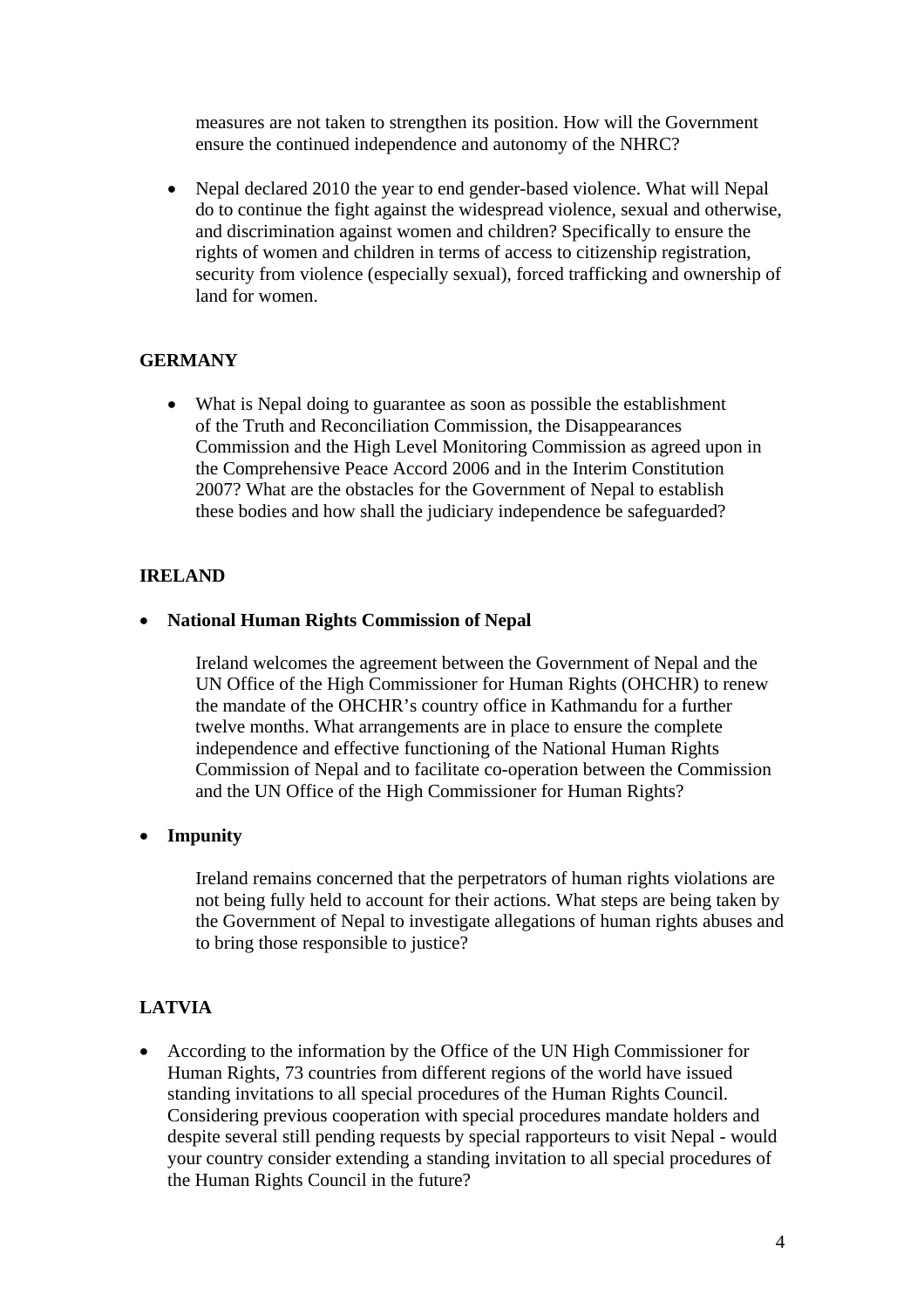# **MALDIVES**

- The national report of Nepal notes that the Domestic Violence (Crime and Punishment) Act was enacted in 2009. Could Nepal explain the difficulties it faces in the strict implementation of the Act?
- Has Nepal considered strengthening the Act in order to shift the legislation's focus from mediation to criminal prosecution of perpetrators of domestic violence?
- What specific steps is the Government of Nepal taking to ensure the rights of children in detention?
- Could the Delegation of Nepal provide information on the measures taken by it to safeguard the rights of the girl child?
- The Maldives' would be grateful if Nepal would provide information on the extent to which civil society was consulted in the compilation of the national report.

# **NORWAY**

- What will the Government of Nepal do to more effectively follow up on the recommendations of the NHRC and to strengthen its role as an independent institution?
- What steps will the Government of Nepal take to address the current state of impunity, and in particular to protect the police and justice system from political interference?
- What will the Government of Nepal do to ensure that the suspects accused of serious and credible human rights abuse during the conflict are handed over to the Police for proper investigations?
- How can the Government of Nepal make sure that institutions in the fight against gender and cast based discrimination such as the National Women's Commission and the National Dalitt Commission become more effective?
- In a ruling from 2007 the Supreme Court states that lesbian, gay, bisexual, transgender or intersex persons (LGBTI) shall be protected against discrimination. How will the government of Nepal further implement the Supreme Court ruling and effectively protect and ensure the rights of sexual and gender minorities?
- What will the Government of Nepal do to ensure primary education to be universal, free and compulsory for all children, without any kind of discrimination based on economic status, gender, caste, geographical location and disabilities?
- Is the Government of Nepal planning to adopt a new Child Rights Bill and develop a comprehensive Child Policy to enhance the rights of children?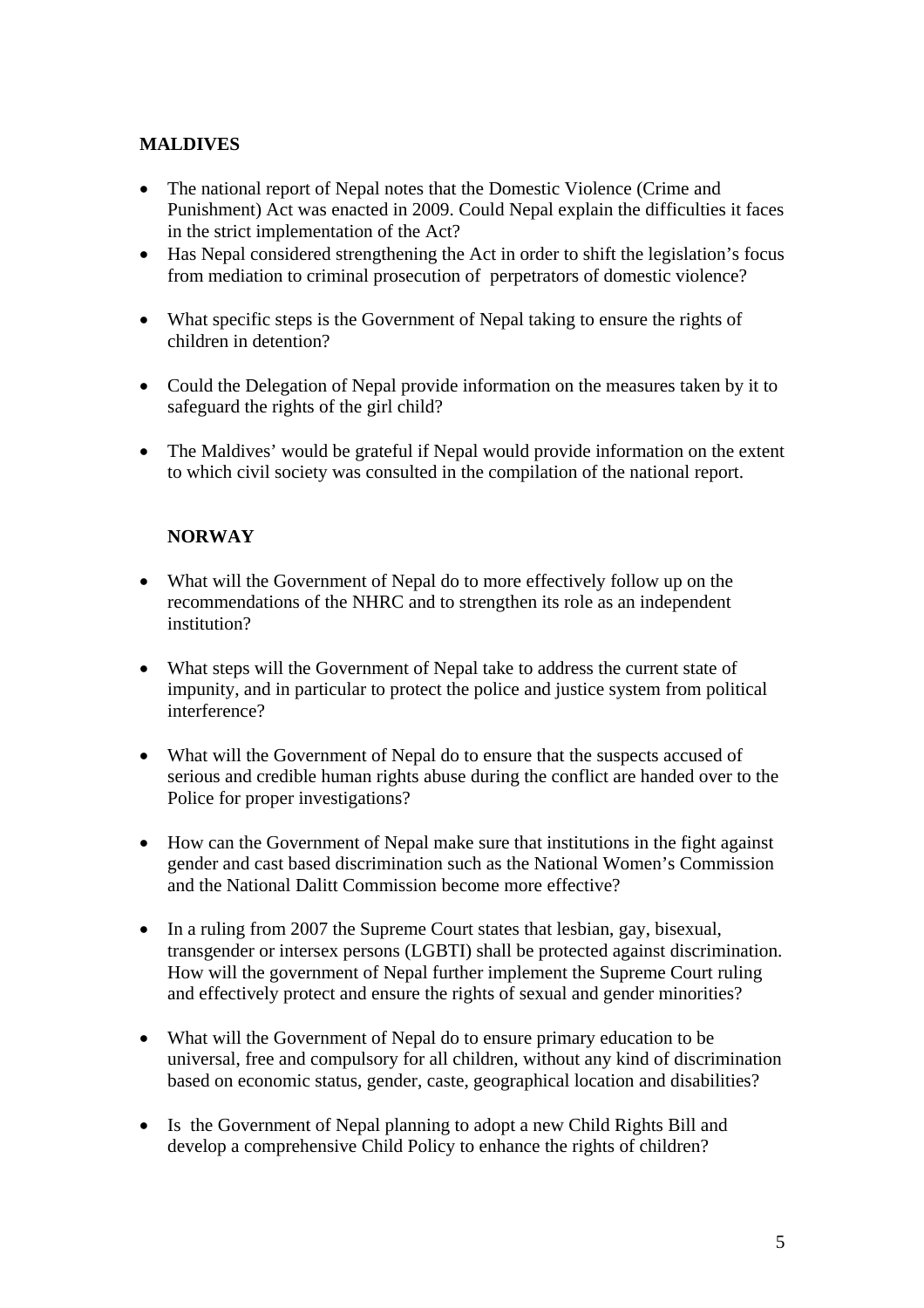#### **SWEDEN**

- Sweden would like to ask the Government of Nepal what measures it has undertaken to protect its population from enforced disappearances?
- What further steps will be taken to end impunity for these crimes?
- Could the Government please elaborate on what is being done to give compensation to the families of the people who where forcibly disappeared?
- Sweden would like to ask the Government of Nepal what measures it is taking, in accordance with its international obligations, to prevent and address arbitrary arrests?
- What steps are taken to ensure that impunity for acts of violence committed by the authorities is eradicated?
- Sweden would like to ask the Government of Nepal what measures it is undertaking to ensure the equal enjoyment of human rights by all its people and to combat gender and ethnic discrimination?
- What measures are being taken to strengthen its legislation and implement existing legislation to promote and protect the Dalit population in particular?

## **SWITZERLAND**

#### • **Impunity and Rule of Law**

What is the timetable for the establishment of the Truth and Reconciliation Commission and the Disappearances Commission, as pledged in the 2006 Comprehensive Peace Accord? How will the Government ensure that the legislation on disappearances fully conforms to international standards?

• **ICC** 

Does the Government of Nepal intend to sign the Rome Statute of the International Criminal Court?

• **NHRC** 

Regarding the creation of a National Human Rights Commission, what measures is the Government taking in order to ensure the implementation of the International Coordination Committee of National Human Rights Institution's recommendations, including on the adoption of legislation in full compliance with the Paris Principles and on the provision of adequate funding and financial autonomy for the commission?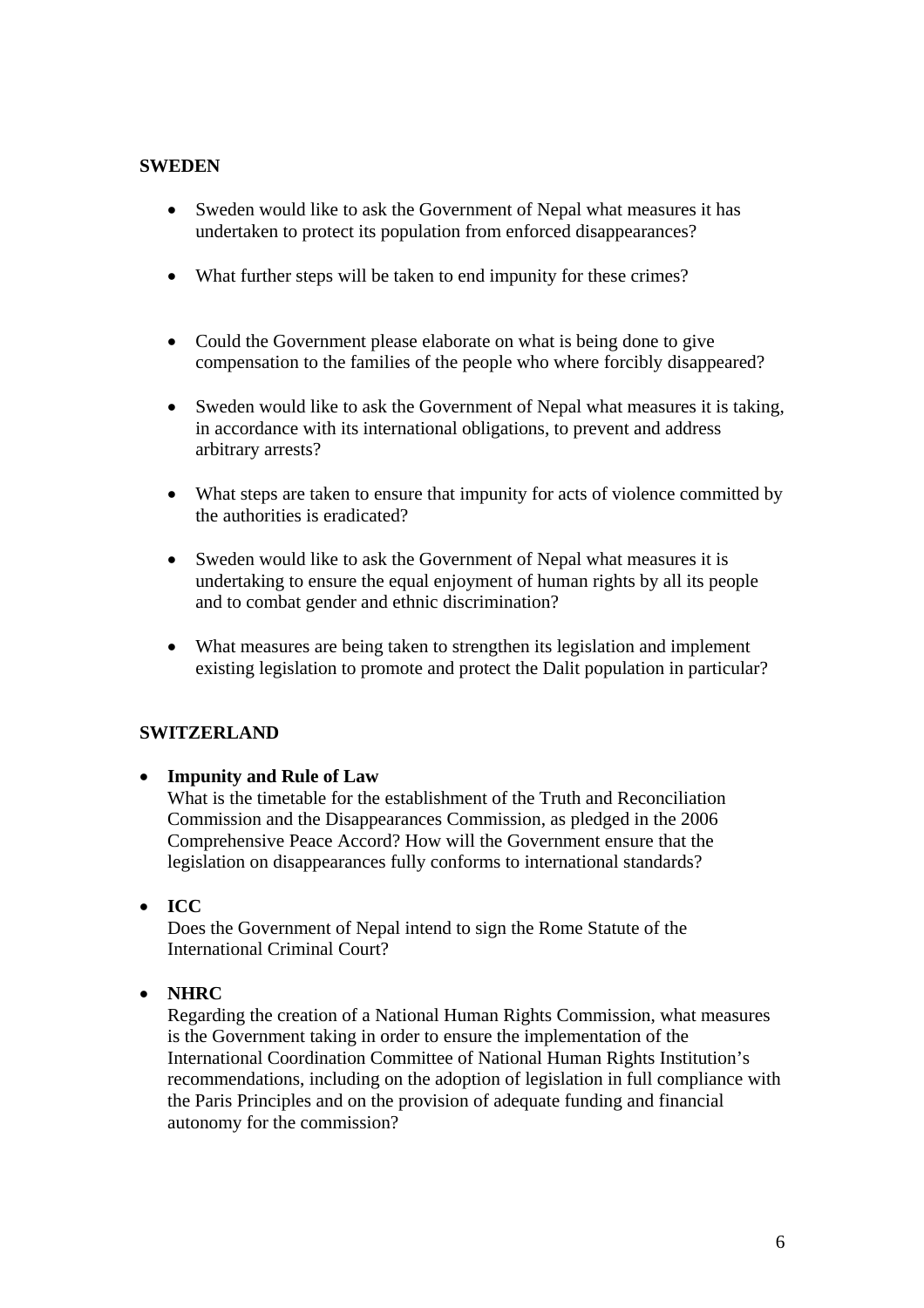### • **Violence against women**

What steps does the Government take to address the issue of violence against women and to ensure that victims get reparations?

### • **Discrimination**

What is the implementation status of the Caste-based Discrimination and Untouchability Crime Elimination and Punishment Act and other related instruments such as the National Dalit Rights Commission Bill (NDRC)?

## • **Refugees**

What measures does the government plan to take, in order to ensure that the status of Tibetan refugees in Nepal is recognized according to international standards? Is the accession to the Convention relating to the Status of Refugees planned?

## **UNITED KINGDOM**

- We should be grateful if you would provide information on the extent to which civil society organisations in Nepal were consulted in the preparation of your national report and how you propose to engage them in the follow-up process?
- The UK welcomes the steps taken to establish draft bills for the Truth and Reconciliation Commission and Disappearances Commission as pledged in the 2006 Comprehensive Peace Accord. What is the timetable for the establishment of these bodies now and how does the Government of Nepal believe their independence from political interference can be guaranteed?
- The Government's decision to upgrade the status of Nepal's national human rights commission to a constitutional body was very positive. What steps are now proposed to safeguard the independence of the National Human Rights Commission (NHRC) in Nepal in line with the Paris Principles and to ensure it is adequately resourced? How is the Government following up on the recommendations of the International Coordinating Committee? Could you share with us how the Government is taking forward prosecutions of the cases referred to it by the NHRC?
- What steps is the Government taking to tackle impunity, reduce political interference, and promote judicial independence including compliance with judicial orders and adherence to the rule of law?
- We welcome Nepal's signature of the Convention Against Torture and the steps taken in the draft Criminal Code and draft Criminal Procedure Code to strengthen the prohibition and prevention of torture. Could you please share with us what consultations the Government of Nepal has taken on these draft provisions relating to torture and what steps are being taken to remove the limitation period for complaints of torture; ensure the penalty for torture is in line with other serious offences and to include a definition of torture in the Code in line with article 1 of the UN Convention against Torture?